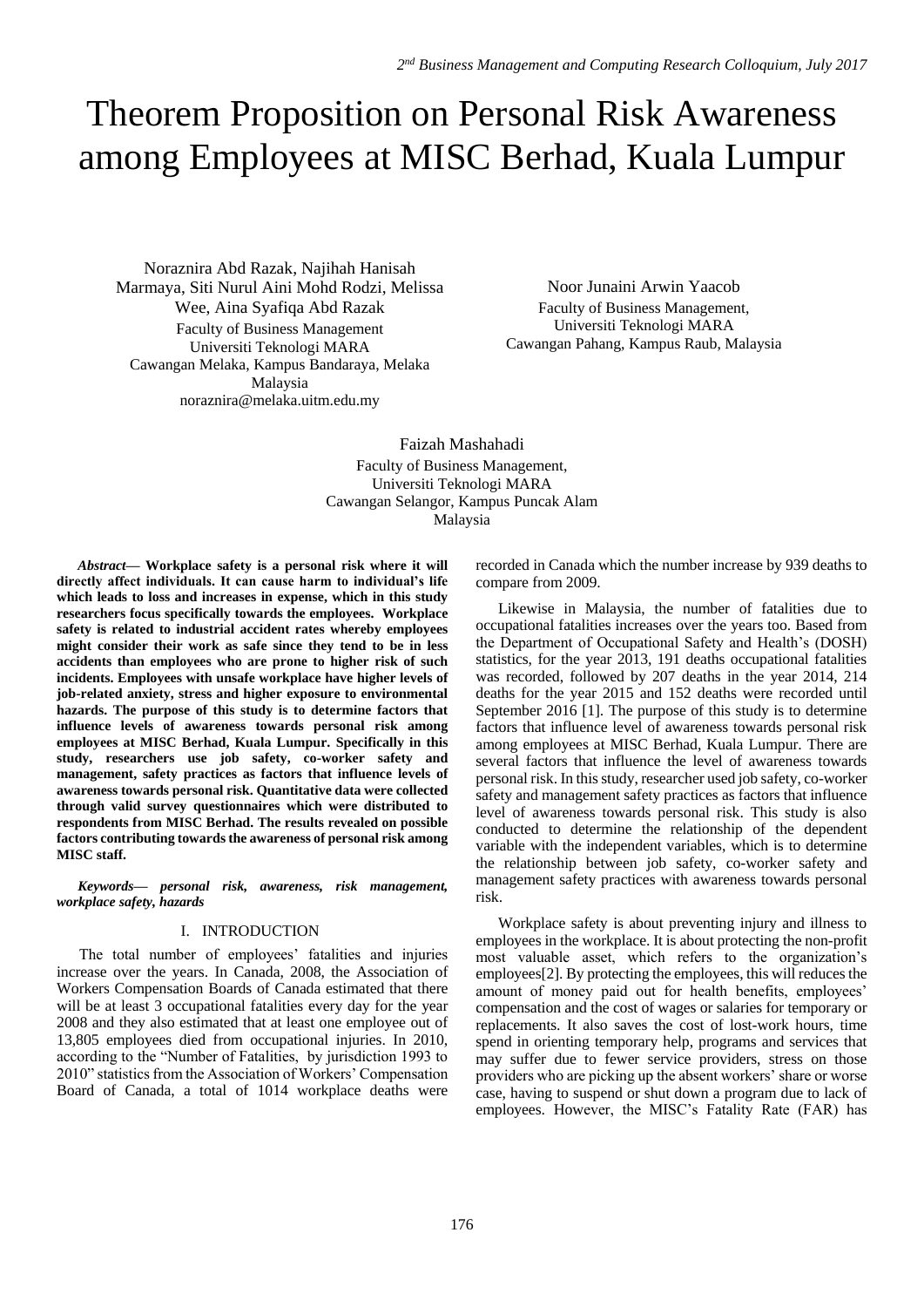reached an alarming level with 8 fatalities till the end of August 2016. The FAR is at 3.37, far exceeding the industry average of 1.30. From the investigation conducted of the incidents, it is very clear that the incidents are avoidable if the safety standard and procedures are properly followed by the employees.

According to OSHA (Occupational Safety and Health Administration), work-related injury and illness prevention can be categorized into three (3) groups and they are engineering controls, administrative controls and personal protective equipments controls. Awareness is important to eliminate workplace injuries, illness and fatalities in the future to help improves health and safety outcomes towards employees. Thus, this research intends to investigate the level of awareness among employees towards personal risk at MISC Berhad. In order to investigate and understand better about awareness towards personal risk among employees at MISC Berhad, Kuala Lumpur and its relationship with job safety, co-worker safety and management safety practice. This research framework provides an understanding way whether independent variables which refers to job safety, co-worker safety and management safety has significant relationship with awareness towards personal risk among employees at MISC Berhad, Kuala Lumpur. The research framework of this study is adopted from combination of theory on safety awareness [3] and competency [4] altogether. Under the research model, job safety in this research focuses on the perception of employees towards their job such as safe and comfortable environment which influence the awareness towards personal risk. Moreover, for co-worker safety, in this research it focuses on the perception of employees towards coworkers' safety for example, whether the co-worker follows the safety rules and whether the co-worker cares about others' safety. On the other hand, management safety practice in this study focuses on the perception of employees towards safety practices provided by management such as safety training and safety inspections which also influence the awareness towards personal risk. Thus, it is hypothesized that;

*H1:There is a positive relationship between job safety with awareness towards personal risk among employees* 

*H2:There is a positive relationship between co-worker safety with awareness towards personal risk among employees* 

*H3:There is a positive relationship between management safety practices with awareness towards personal risk among employees* 

### II. RESEARCHMETHODOLOGY

#### *A. Participants*

This research was conducted under non-contrived setting at MISC Berhad, Kuala Lumpur and the research population is based on the number of employees from all races and positions at MISC Berhad, Kuala Lumpur. For this research, the sample is 100 employees among MISC Berhad, Kuala Lumpur, however only 80 questionnaires were returned. The researcher uses convenience technique since the researcher is unable to distribute questionnaires to every employee at the department due to employee's pack schedules and tasks. Therefore, questionnaires are distributed to employees who are

conveniently available to answer the self-administered questionnaires.

#### *A. Procedure*

Structural Equation Modelling (SEM) is a statistical technique that simultaneously tests and estimates causal relationships between independent and dependent constructs. SEM is considered to be the second generation of multivariate analysis [5]. It is different from the first generation techniques, such as factor analysis and multiple regressions, as it allows researchers to consider the relationships among multiple independent and dependent constructs simultaneously. SEM offers a comprehensive and systematic analysis that helps researchers to answer a set of interrelated research questions [6].

Two major approaches to SEM are currently available for researchers: covariance-based SEM (CBSEM) and component-based approaches such as Partial Least Squares (PLS). SmartPLS  $\overrightarrow{V3}$  is used to perform data analyses in this research for several reasons. First, the focus of this study is to examine the impact of firm resources and enterprise risk management process on firm performance. PLS is used to maximise the explained variance in the dependent constructs and evaluate the data quality of the measurement model characteristics [7]. As stressed by [8], PLS is primarily intended for causal-predictive analysis. Given that the purpose of this study is to predict the significance of the relationships between job safety, co-worker safety and management safety practices towards awareness on personal risk, PLS is deemed appropriate.

#### III. FINDING AND DISCUSSION

From the sample, there are 25 male respondents with 31.2% while the remaining 68.8% represents 55 female respondents. In addition, there are only 5 respondents from the age of 18 to 25 with 6.3%, for the age 26 to 33 and above 50 it have the same value of 11.3%. There are 22 respondents age 44 to 41 with 27.5% and follows by respondents with age 42 to 49 with 43.8%. Furthermore, in terms of marital status mostly the respondents are married since there are 56 of them which represents 70%, follows by 20 single respondents with 25% and remaining 2.5% each for both widowed and divorced respondents. For working experience in MISC Berhad, 52 respondents have worked for MISC Berhad for more than 11

years which represent 65% then there are 19 respondents worked for MISC Berhad for 7 to 10 years with 23.8%. There are 5 respondents whom work for less than 3 years and lastly, only 4 respondents' works from 4 to 6 years at MISC Berhad, Kuala Lumpur.

Indicator Reliability of the measurement model is measured by examining the items loadings. Researchers propose that at least 50 percent of indicator variance should be explained by the latent variable they measure (Henseler et al., 2009). According to Chin (1998), indicator loadings should be significant at the 0.05 level and greater than 0.7.

TABLE I. ASSESSMENT ON REFLECTIVE MEASUREMENT MODEL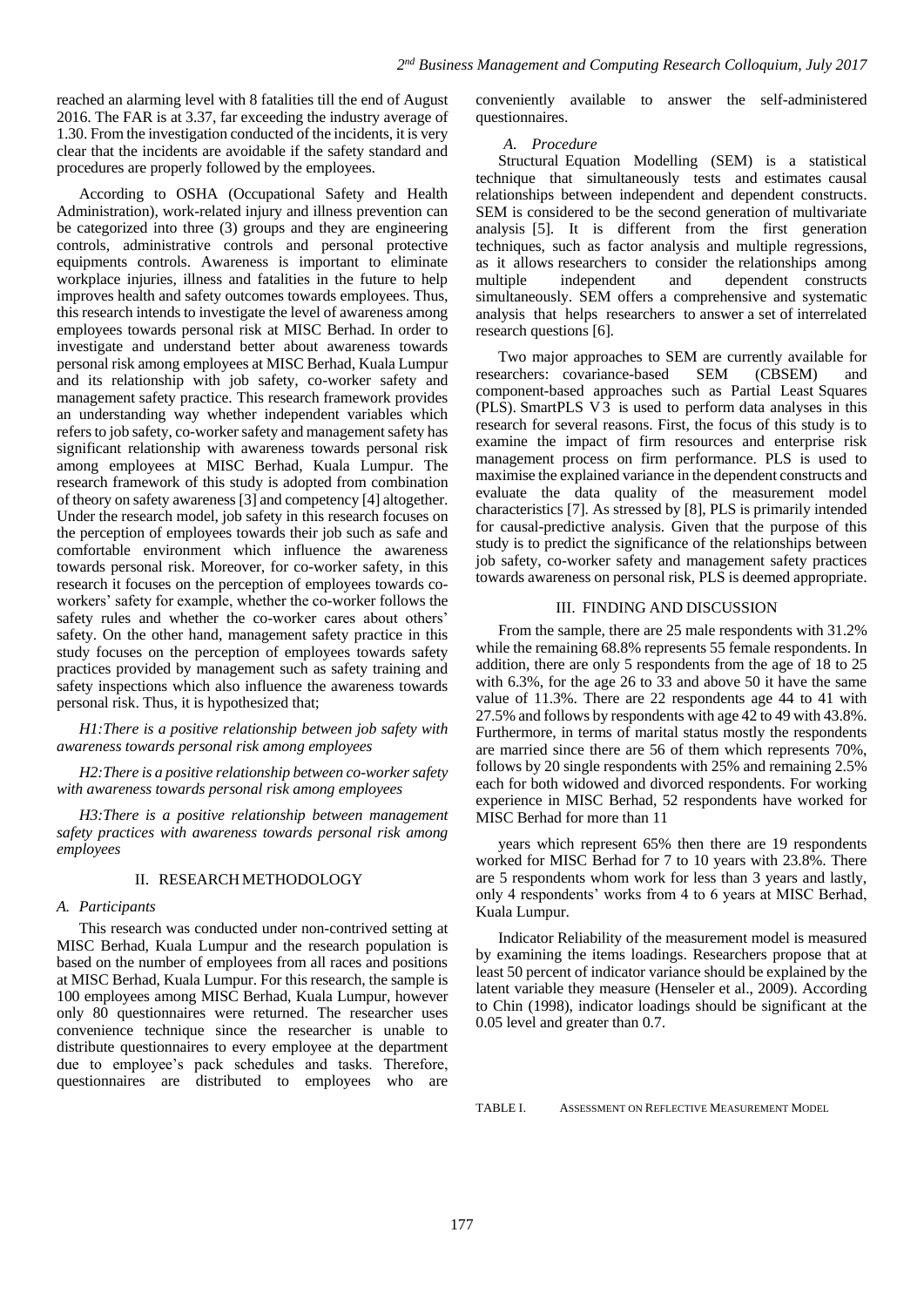| <b>Latent Variable</b>           | <b>Indicators</b> | Outer<br>Loadings | <b>T-Value</b> | Composite<br><b>Reliability</b> | Average<br><b>Variance</b><br><b>Extracted</b> |
|----------------------------------|-------------------|-------------------|----------------|---------------------------------|------------------------------------------------|
| job safety                       | h1                | 0.767             | 14.458**       | 0.913                           | 0.639                                          |
|                                  | h2                | 0.829             | 19.311**       |                                 |                                                |
|                                  | h <sub>3</sub>    | 0.685             | $9.426**$      |                                 |                                                |
|                                  | b4                | 0.903             | 41.490**       |                                 |                                                |
|                                  | h <sub>5</sub>    | 0.815             | $12.772**$     |                                 |                                                |
|                                  | b6                | 0.781             | 10.486**       |                                 |                                                |
| co-worker safety                 | c1                | 0.806             | 13.064**       | 0.957                           | 0.787                                          |
|                                  | c2                | 0.912             | 43.353**       |                                 |                                                |
|                                  | c <sub>3</sub>    | 0.873             | 29.910**       |                                 |                                                |
|                                  | c4                | 0.898             | 29.317**       |                                 |                                                |
|                                  | c <sub>5</sub>    | 0.936             | 57.681**       |                                 |                                                |
|                                  | c6                | 0.894             | 35.406**       |                                 |                                                |
| management                       | d1                | 0.896             | 38.921**       | 0.913                           | 0.639                                          |
| safety practices                 |                   |                   |                |                                 |                                                |
|                                  | d2                | 0.846             | 25.422**       |                                 |                                                |
|                                  | d3                | 0.926             | 46.658**       |                                 |                                                |
|                                  | d4                | 0.804             | 12.579**       |                                 |                                                |
|                                  | d <sub>5</sub>    | 0.917             | $41.267**$     |                                 |                                                |
|                                  | d6                | 0.898             | 26.244**       |                                 |                                                |
|                                  | d7                | 0.835             | 19.539**       |                                 |                                                |
|                                  | e1                | 0.850             | 20.276**       |                                 |                                                |
| awareness<br>on<br>personal risk | e <sub>2</sub>    | 0.906             | 41.108**       | 0.958                           | 0.767                                          |
|                                  | e <sub>3</sub>    | 0.858             | $30.316**$     |                                 |                                                |
|                                  | e <sub>4</sub>    | 0.895             | 32.019**       |                                 |                                                |
|                                  | e <sub>5</sub>    | 0.707             | 7.632**        |                                 |                                                |

*2 nd Business Management and Computing Research Colloquium, July 2017*

is also included under SmartPLS latest version which is known as Heterotrait-Monotrait Ratio (HTMT). If the HTMT value is greater than 0.85 [9], then there is a problem in the discriminant validity. Table 3 shows the HTMT results indicate the value for each LVs significantly below 0.85, therefore, discriminant validity has been established.

| TABLE III. | TABLE 3 HETEROTRAIT-MONOTRAIT RATIO (HTMT) |  |
|------------|--------------------------------------------|--|
|------------|--------------------------------------------|--|

| <b>Latent Variable</b>      | <b>Awareness</b> | $Co-$<br>Worker<br><b>Safety</b> | Job<br><b>Safety</b> | Mgt<br><b>Safety</b><br><b>Practices</b> |
|-----------------------------|------------------|----------------------------------|----------------------|------------------------------------------|
| Awareness                   | 0.846            |                                  |                      |                                          |
| Co-Worker Safety            | 0.663            | 0.887                            |                      |                                          |
| <b>Job Safety</b>           | 0.663            | 0.714                            | 0.799                |                                          |
| <b>Mgt Safety Practices</b> | 0.729            | 0.660                            | 0.715                | 0.876                                    |

The next step after validating the measurement models is to examine the structural model. The path coefficient  $(\beta)$  between the latent variables is an important criterion for assessing the predictive power of the structural model. The significance can be determined by employing re-sampling techniques, such as bootstrapping [10], which provides t-test results for all path coefficients. The values of path coefficients (β) and significance of the path (t-value) are shown in Table 4.

| <b>Hypothesis</b>                    | Path        | <b>Standar</b> | т.       | <b>Results</b> |
|--------------------------------------|-------------|----------------|----------|----------------|
|                                      | coefficient | d error        | value    |                |
| Co-worker<br>safety<br>$\rightarrow$ | 0.252       | 0.252          | $2.34*$  | Supported      |
| awareness on personal                |             |                |          |                |
| risk                                 |             |                |          |                |
| Job safety $\rightarrow$ awareness   | 0.165       | 0.176          | 1.28     | <b>Not</b>     |
| on personal risk                     |             |                |          | supported      |
| Management<br>safety                 | 0.444       | 0.435          | $3.93**$ | Supported      |
| practices -> awareness               |             |                |          |                |
| on personal risk                     |             |                |          |                |

TABLE IV. ASSESSMENT ON STRUCTURAL MODEL

d. *Note:* ∗t-values *>* 1.645 (p *<* 0.05); ∗∗t-values *>* 2.33 (p *<* 0.01) (one-tailed test)

The path coefficient between co-worker safety, job safety and management safety practice towards personal risk awareness is comprised of mixed results, with co-worker safety has  $\beta = 0.252$  and significant with t-value= 2.34 at p<0.01. Similarly, the path coefficient between management safety practices is also in a positive and significant manner with β = 0.444 and t-value  $= 3.93$ . As a result, hypothesis H2 and hypothesis H3 are supported. However, the path coefficient between job safety and awareness on personal risk is weak at β  $= 0.165$  and t-value  $= 1.28$ . As a result, hypothesis H1 is not supported. Within the structural model, each path connecting two latent variables represented a hypothesis. Based on the analysis conducted on the structural model, it allows the researcher to confirm or disconfirm each hypothesis as well as understand the strength of the relationship between dependent and independent variables. Using the SmartPLS algorithm output, the relationships between independent and dependent variables were examined. From the analysis, supported hypotheses are significant at least at the level of 0.05 with t-value of >1.645, have expected sign directions (i.e., positive) and consist of a path coefficient value (β) ranging from  $0.165$  to 0.444. Figure 1 shows that job safety, co-worker safety,

|  | t-values > 1.645 ( $p < 0.05$ ); |  |
|--|----------------------------------|--|
|--|----------------------------------|--|

 $<sup>b</sup>$  t-values > 2.33 (p < 0.01) (one-tailed test)</sup>

It can be seen from table 1 that all the items have individual indicator reliability values that are much larger than the minimum acceptable level of 0.5 which demonstrated that reflective measurement model in this study has demonstrated satisfactory indicator reliability. All item loadings are greater

than 0.50 and significant at the 0.01 level, indicating convergent validity at the indicator level. All AVE for each reflective construct have values that greater than 0.50, suggesting convergent validity at the construct level. All CR values that are greater than 0.70, indicate an acceptable reliability. Thus, the results indicate that the items used to represent the constructs have satisfactory internal consistency reliability.

TABLE II. DISCRIMINANT VALIDITY OF CONSTRUCTS

| Latent<br>variable         | <b>Awareness</b> | $Co-$<br>worker<br>safety | Job<br>safety | <b>Mgt</b> safety<br>practices |
|----------------------------|------------------|---------------------------|---------------|--------------------------------|
| Awareness                  |                  |                           |               |                                |
| Co-worker<br>safety        | 0.711            |                           |               |                                |
| Job safety                 | 0.738            | 0.781                     |               |                                |
| Mgt<br>safety<br>practices | 0.774            | 0.690                     | 0.769         |                                |

c. Diagonals (in bold) represent the average variance extracted while the other entries represent the squared correlations

The bolded elements in Table 2 represent the square roots of the AVE and non-bolded values represent the intercorrelation value between constructs. Based on table 2, all off-diagonal elements are lower than square roots of AVE (bolded on the diagonal). Hence, the result confirmed that the Fornell and Larker's criterion is met, indicating the adequate discriminant validity for all of the reflective constructs. An additional analysis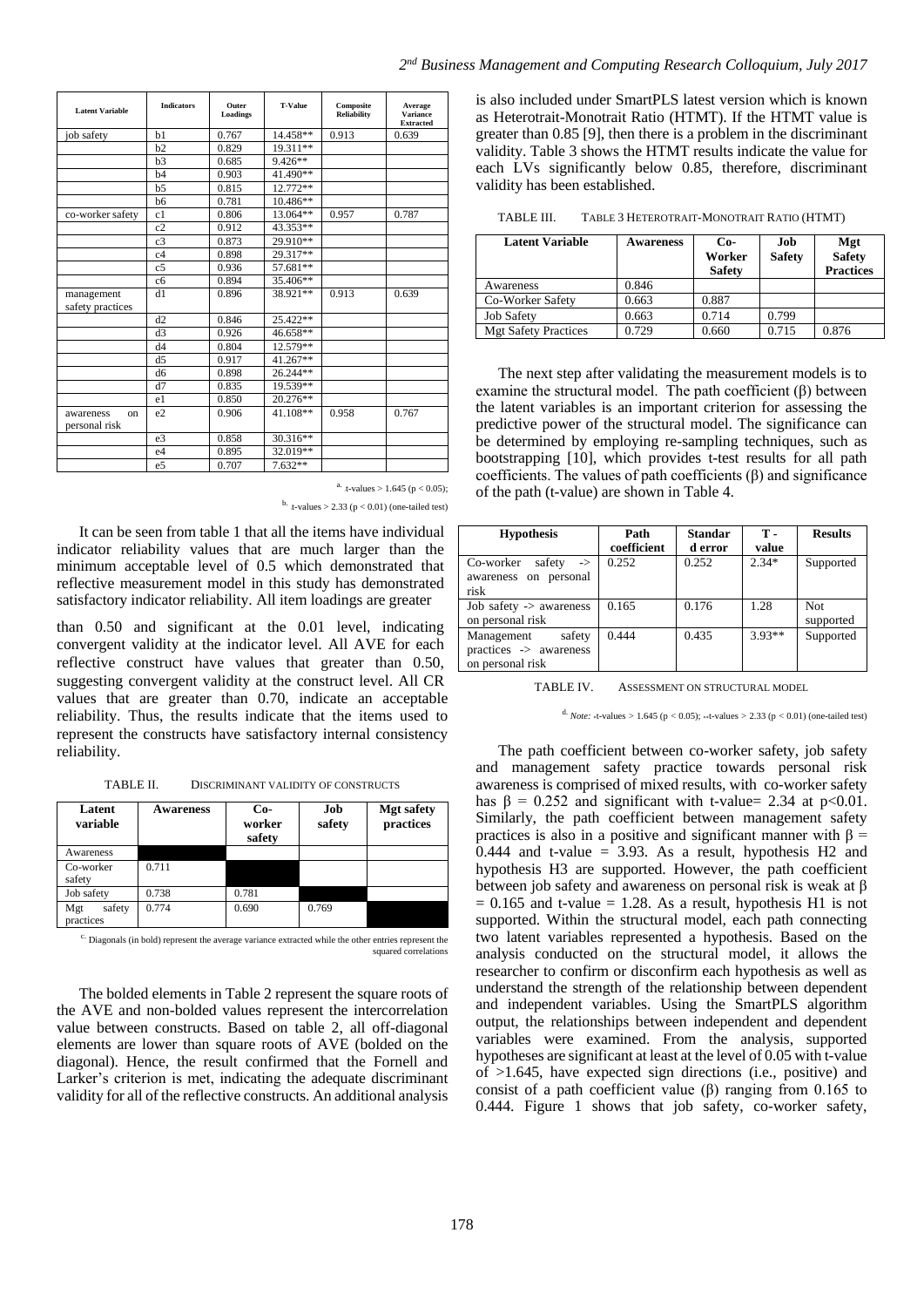management safety practices explains 60.1 % of the variance in awareness on personal risks, with  $R^2 = 0.601$ , which is considered as substantial. According to [11],  $\mathbb{R}^2$  values are substantial when the endogenous latent variables (LV) are explained by most of the exogenous LVs.



Fig. 1. Figure 1 Assessment on the  $R^2$ 

Predictive Relevance  $(Q^2)$  of structural models can be evaluated using the Stone-Geisser test [12] [13], which tests the model's ability to predict [14]. the predictive relevance

 $(Q<sup>2</sup>)$  of ERM has a value of 0.383 which is more than >0. It indicates that the model has a medium predictive relevance for this construct. The results of the path coefficient between the constructs and the predictive relevance  $(Q^2)$  in the structural model LVs demonstrate the predictive power of the structural model.

### IV. CONCLUSION AND RECOMMENDATION

Based on the findings, it shows that job safety factor does not influence the awareness of employees towards personal risk at MISC Berhad, Kuala Lumpur. According to [15], the influence of job safety at workplace decreases over time as the progress of a job or project coming to an end. Thus, that might lead to the weak relationship between job safety and personal risk awareness as the personal attachment is not there. On the other hand, co-worker has a significant relationship with awareness among employees towards personal risk. This is because employees' safety behaviour is very sensitive towards the influence of co-worker instead of personal characteristics [16]. Management safety practices have a significant relationship with awareness towards personal risk which proved that appropriate management safety practices can lead to a good safety performance and helps to avoid safety issues at workplace [17].

Hence, it is recommended that improvements crucially needed to ensure the safety of employees at MISC Berhad, Kuala Lumpur. Firstly, organization should reward employees for safe behaviour, this is because reward is an easy way to encourage workplace safety and by giving out small rewards to employees who follow safety policies keeps them engaged which can make a big difference in reducing workplace injuries. Recognition and reward for a job well done fulfil a basic human need for acknowledgement and affirmation. Then, when organization recognized employees' contribution, employees will engage at a higher level and will contribution more in improving workplace safety. Next, employees need to keep the workplace clean.

A messy workplace can lead to unnecessary accidents. The employee needs to make sure boxes are stacked properly and spills are cleaned quickly.

For example, based from researcher observation, employees at MISC Berhad are too dependable on the cleaners to clean up the workplace, so instead of waiting for cleaners to clean up the place, employees should take the initiative to clean the mess first hand before the mess can cause injuries. Besides that, employees are encouraged to take stretch breaks where employees should spend at least five (5) minutes stretching to ease muscle tense and loosen stiff joints. This can improve workplace efficiency and able to reduce the potential repetitive motion injuries such as eye strain and back ache.

Co-workers have a great influence in workplace safety, so in order to improve workplace safety co-worker should keep an open dialogue. Employees are closer to other employees to compare to supervisors, so employees tend to talk more to other employees regarding safety and health concerns. Co-workers can also report hazards right away when they identify potential hazards that employees may not noticed. Employees should appoint safety captain in the department so he or she can communicate and take actions regarding safety and health concerns. For example, organization should make sure that there will be at least one (1) employee in charge in managing safety in each level of the building. In addition, organization should have regular meetings to discuss regarding workplace safety. Regular meetings on safety rules and the preventions can keep workplace safe where employees can take immediate actions when an accident occurs. For example, MISC Berhad only held safety discussion when accidents occurred at the workplace, the organization should held safety discussion on a regular basis since risk changes overtime and some rules are no longer compatible and new rules need to be implemented to prevent further injuries at workplace.

#### REFERENCES

- [1] "Website Department of Occupational Safety and Health Malaysia By State.".
- [2] N. A. Razak, Z. A. Rahman, and H. Borhan, "Modeling Firm Resources-Enterprise Risk Management Relationships: An Empirical Finding using PLS-SEM," *World J. Entrep. Manag. Sustain. Dev.*, vol. 12, no. 1, 2016.
- [3] N. Milijic, I. Mihajlovic, N. Strbac, and Z. Zivkovic, "Developing a questionnaire for measuring safety climate in the workplace in Serbia," *Int. J. Occup. Saf. Ergon.*, vol. 19, no. 4, pp. 631–645, 2013.
- [4] B. E. Hayes, J. Perander, T. Smecko, and J. Trask, "Measuring Perceptions of Workplace Safety," *J. Safety Res.*, vol. 29, no. 3, pp. 145– 161, 1998.
- [5] C. Fornell and B. Wernerfelt, "Defensive Marketing Strategy by Customer Complaint Management: A Theoretical Analysis," *J. Mark. Res.*, vol. 24, no. 4, pp. 337–346, 1987.
- [6] D. Gefen, D. Straub, and M. Boudreau, "Structural Equation Modeling Techniques and Regression: Guidelines for Research Practice," *Commun. Assoc. Inf. Syst.*, vol. 7, no. 7, pp. 1–78, 2000.
- [7] J. F. Hair, M. Sarstedt, C. M. Ringle, and J. a. Mena, "An assessment of the use of partial least squares structural equation modeling in marketing research," *J. Acad. Mark. Sci.*, vol. 40, no. 3, pp. 414–433, Jun. 2011.
- [8] J. C. Anderson and D. W. Gerbing, "Structural equation modeling in practice: A review and recommended two-step approach," *Psychol. Bull.*, vol. 103, no. 3, pp. 411–423, 1988.